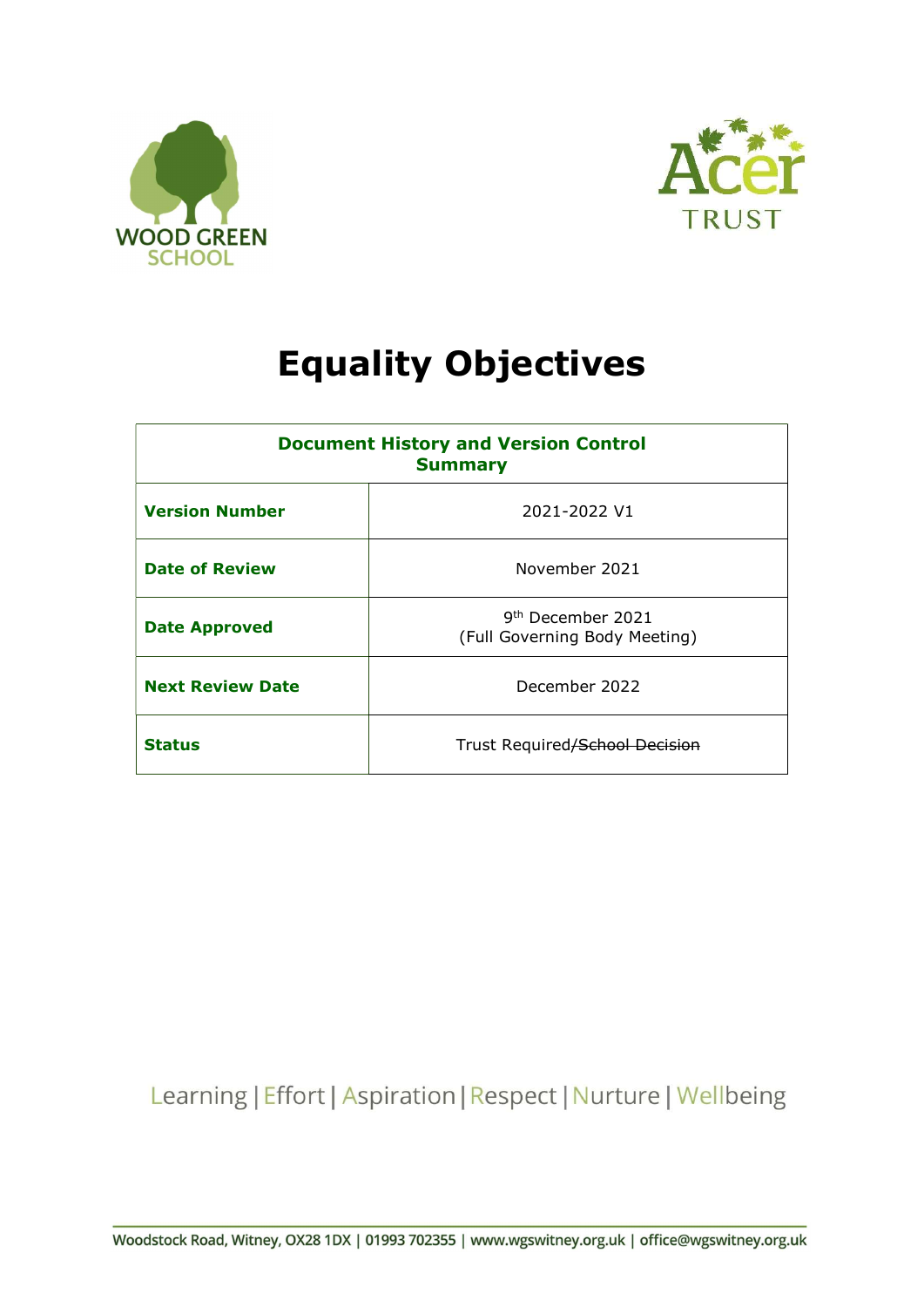



## Equality Objectives 2020 – 2023

## The overarching objectives for the next three years are:

1. (Linked to Principle 1) We will eliminate discrimination in student outcomes. We will continue our focus on promoting positive outcomes for our priority learners who are vulnerable to underachievement, in particular those who have lower prior attainment or who are in receipt of PPG support, so they fulfil their potential.

2. (Linked to Principle 3) We will foster positive attitudes and relationships in school and with the community by actively promoting anti-discrimination policies and practices. We will empower all members of our community with the confidence and tools to challenge all types of discrimination when they see it.

3. (Linked to Principle 2) We will promote an understanding of the experiences of all members of our school community through education, discussion and community engagement. We will develop an understanding of the lived experiences of others across the whole school community so everyone can understand the impact of discrimination on individuals and what the individual's role is in creating a fully exclusive school community.

| <b>Objective</b> | <b>Intended action and outcome</b>                                                                           | <b>Lead</b> |
|------------------|--------------------------------------------------------------------------------------------------------------|-------------|
|                  | Year 2 will focus on implementing suitable tracking throughout the                                           | <b>Neil</b> |
|                  | year and trialling appropriate mentoring interventions, with focus on                                        | Middleton   |
|                  | the following areas:                                                                                         |             |
|                  | The intended destinations for Year 11 and 13 students focusing on<br>all protected characteristics           |             |
|                  | The curriculum pathway choices for year 9 and 11, specifically                                               |             |
|                  | whether students have access to their preferred pathway,<br>analysing these by all protected characteristics |             |
|                  | Attitude to learning, Year Award and Wood Green Baccalaureate                                                |             |
|                  | data focusing on all protected characteristics                                                               |             |
|                  | In all these areas, the aim is to have a better understanding of the                                         |             |
|                  | perceptions of students on their career options at each vital stage in theIr                                 |             |
|                  | education.                                                                                                   |             |
| $\overline{2}$   | Year 2 will focus on continuing to identify and deliver quality training                                     | <b>Ian</b>  |
|                  | tailored to specific roles on the basis of need highlighted in staff                                         | Goddard     |
|                  | surveys. The training will be successful if:                                                                 |             |
|                  | All Support Staff understand their legal duty, feel confident                                                |             |
|                  | recording and reporting incidents, holding DEI restorative                                                   |             |
|                  | conversations and can role model appropriate anti-racist practices<br>(calling out offenses)                 |             |
|                  | LT - Drive and promote the Equality Policy and all policies and<br>practices relating to DEI.                |             |
|                  | All middle leaders - feel confident with school policies, role                                               |             |
|                  | modelling appropriate anti-racist practices, make sure they are                                              |             |
|                  | aware of DEI incidents and restorative conversations within their                                            |             |
|                  | year groups and act as key members of staff in managing escalated                                            |             |
|                  | offences.                                                                                                    |             |

## One-Year Actions and Outcomes 2021-22